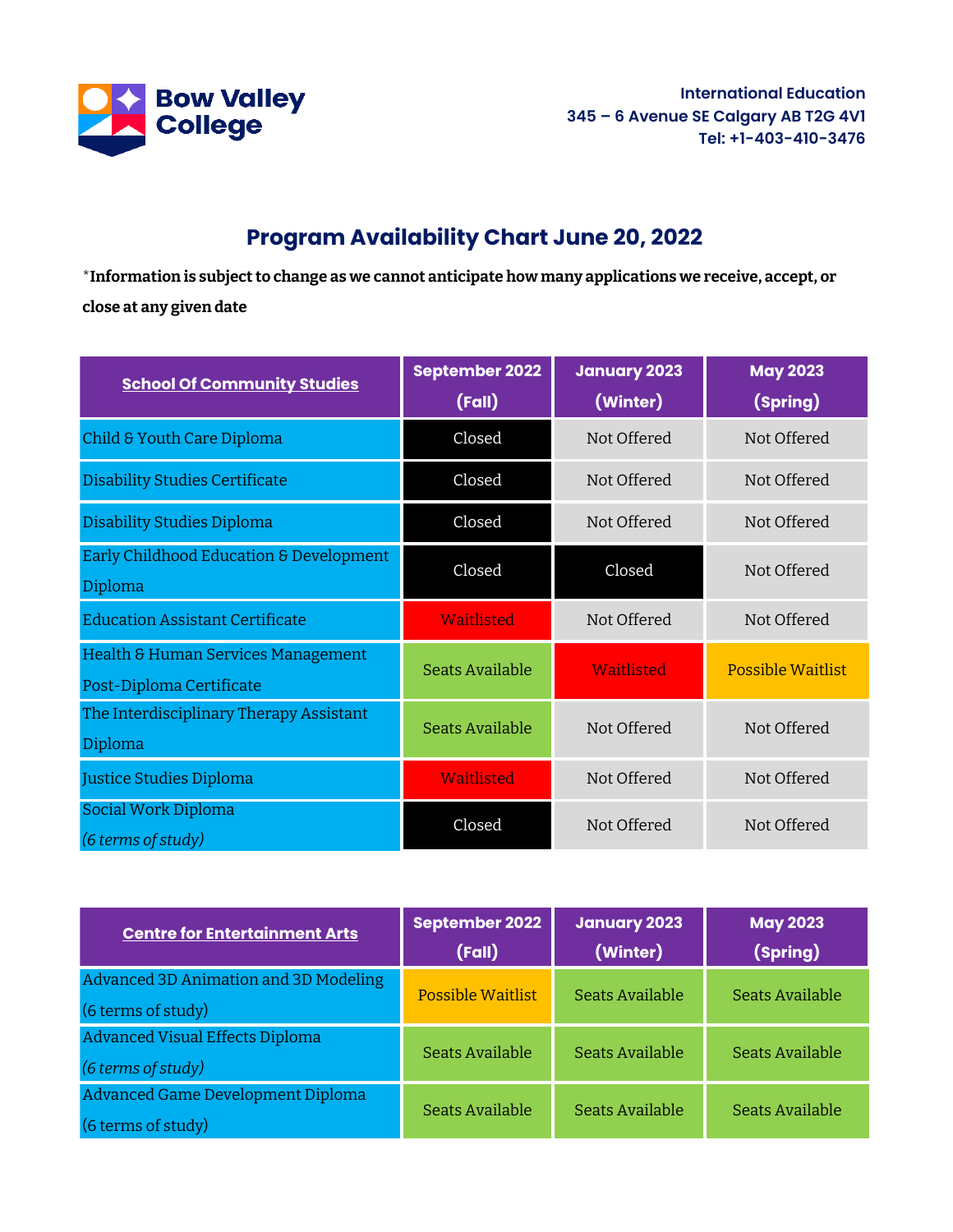| <b>Foundation in Entertainment Arts</b><br>Certificate (3 terms of study) | Seats Available | Seats Available | Seats Available |
|---------------------------------------------------------------------------|-----------------|-----------------|-----------------|
| Advance Film Production (6 terms of study)                                | Opens late 2022 |                 |                 |

| <b>School Of Technology</b>                                          | <b>September 2022</b>  | January 2023 | <b>May 2023</b> |
|----------------------------------------------------------------------|------------------------|--------------|-----------------|
|                                                                      | (Fall)                 | (Winter)     | (Spring)        |
| Cloud Computing Post-Diploma Certificate<br>NEW!!                    | Seats Available        | Not Offered  | Not Offered     |
| Cybersecurity Post-Diploma Certificate                               | <b>Seats Available</b> | Not Offered  | Not Offered     |
| Data Management and Analytics NEW!!                                  | Closed                 | Not Offered  | Not Offered     |
| Digital Design Diploma                                               | Seats Available        | Not Offered  | Not Offered     |
| Digital Marketing Post-Diploma Certificate                           | Closed                 | Not Offered  | Not Offered     |
| <b>Information Technology Systems Diploma</b>                        | Closed                 | Not Offered  | Not Offered     |
| <b>Interior Decorating Diploma</b>                                   | Closed                 | Not Offered  | Not Offered     |
| Kitchen & Bath Design Post-Diploma<br>Certificate (3 terms of study) | <b>Waitlisted</b>      | Not Offered  | Not Offered     |
| Software Development Diploma                                         | Closed                 | Waitlisted   | Not Offered     |
| Software Development Post-Diploma<br>Certificate                     | <b>Seats Available</b> | Not Offered  | Not Offered     |

|                                        | September 2022           | <b>January 2023</b> | <b>May 2023</b> |
|----------------------------------------|--------------------------|---------------------|-----------------|
| <b>School Of Health &amp; Wellness</b> | (Fall)                   | (Winter)            | $ $ (Spring)    |
| Health Care Aide Certificate           | <b>Possible Waitlist</b> | Waitlisted          | Not Offered     |
| *see Notice Board                      |                          |                     |                 |
| Pharmacy Technician Diploma            | Closed                   | Not Offered         | Not Offered     |
| *see Notice Board                      |                          |                     |                 |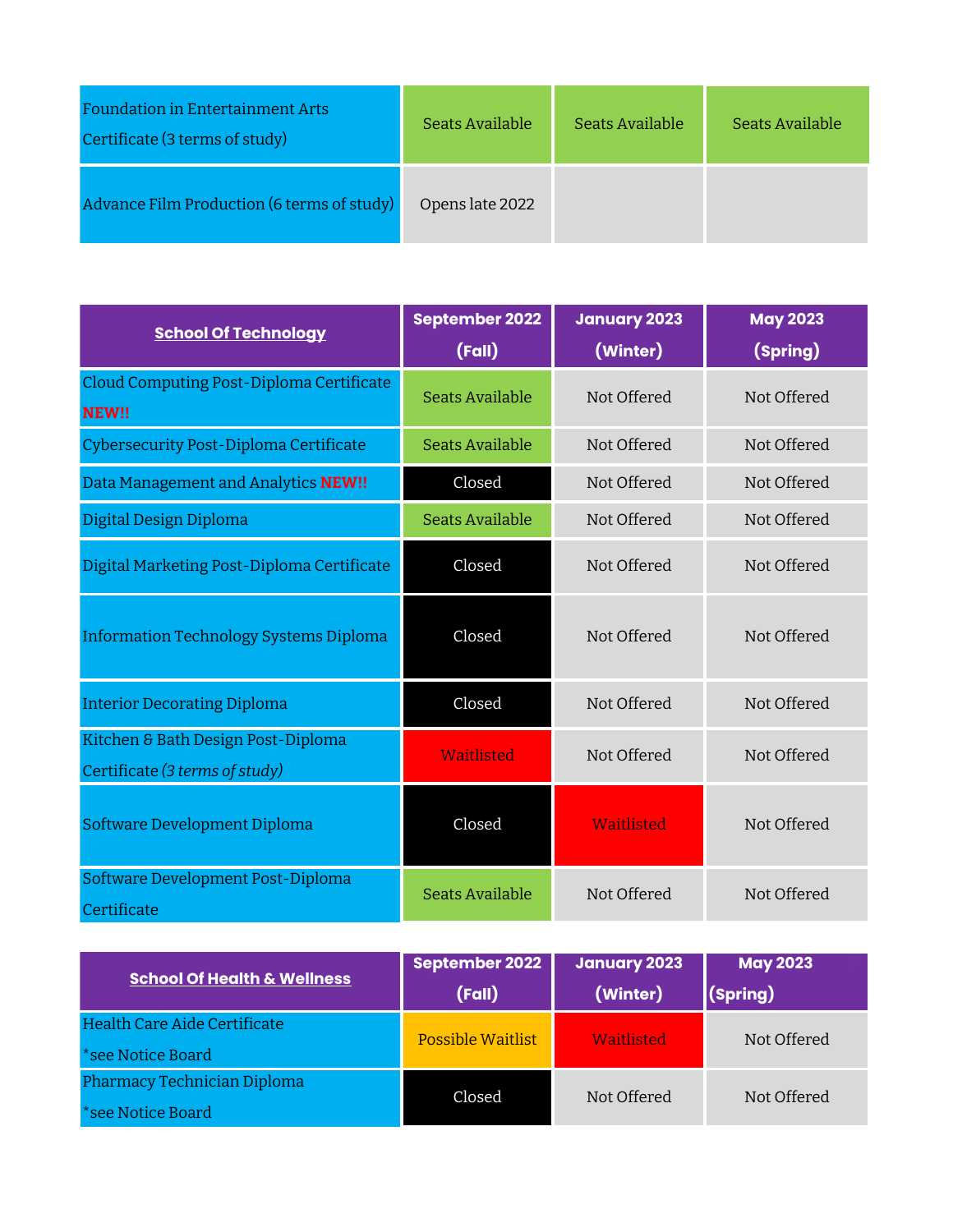| <b>Chiu School Of Business</b>             | <b>September 2022</b><br>(Fall) | <b>January 2023</b><br>(Winter) | <b>May 2023</b><br>(Spring) |
|--------------------------------------------|---------------------------------|---------------------------------|-----------------------------|
| Administrative Professional Certificate    | Closed                          | Waitlisted                      | Not Offered                 |
| <b>Business Administration Certificate</b> | Closed                          | Waitlisted                      | Not Offered                 |
| <b>Business Administration Diploma</b>     | Closed                          | Waitlisted                      | Not Offered                 |
| Hospital Unit Clerk Certificate            | Waitlisted                      | Waitlisted                      | Not Offered                 |
| Human Resources Certificate                | Closed                          | Waitlisted                      | Not Offered                 |
| Legal Assistant Diploma                    | Closed                          | Waitlisted                      | Not Offered                 |
| Medical Office Assistant Certificate       | Seats Available                 | Waitlisted                      | Seats Available             |
| Veterinary Office Assistant Certificate    | Waitlisted                      | Possible Waitlist               | Not Offered                 |

| <b>International ELL</b>          | September 2022<br>(Fall) | <b>January 2023</b><br>(Winter) | <b>May 2023</b><br>(Spring) |
|-----------------------------------|--------------------------|---------------------------------|-----------------------------|
| ELL 1/ELL2/Academic English 1 & 2 |                          |                                 |                             |
| *See Notice Board                 | Seats Available          | Seats Available                 | Seats Available             |

| <b>Notice Board</b>      |                                                                           |
|--------------------------|---------------------------------------------------------------------------|
| Not Offered              | The program is not suitable for international students in this particular |
|                          | intake                                                                    |
|                          | The amount of application received is higher than the number of seats     |
| <b>Possible Waitlist</b> | available. Some of the last qualified applicants may be placed on         |
|                          | waitlist                                                                  |
| Waitlisted               | Applications are still open. Qualified applicants will be placed on       |
|                          | waitlist                                                                  |
| Seats Available          | International students are welcome to apply                               |
|                          |                                                                           |
| Closed                   | Submitted applications will be closed and the application fee refunded    |
| *Health Care Aide        | https://bowvalleycollege.ca/applying/english-language-proficiency-        |
|                          | requirements                                                              |